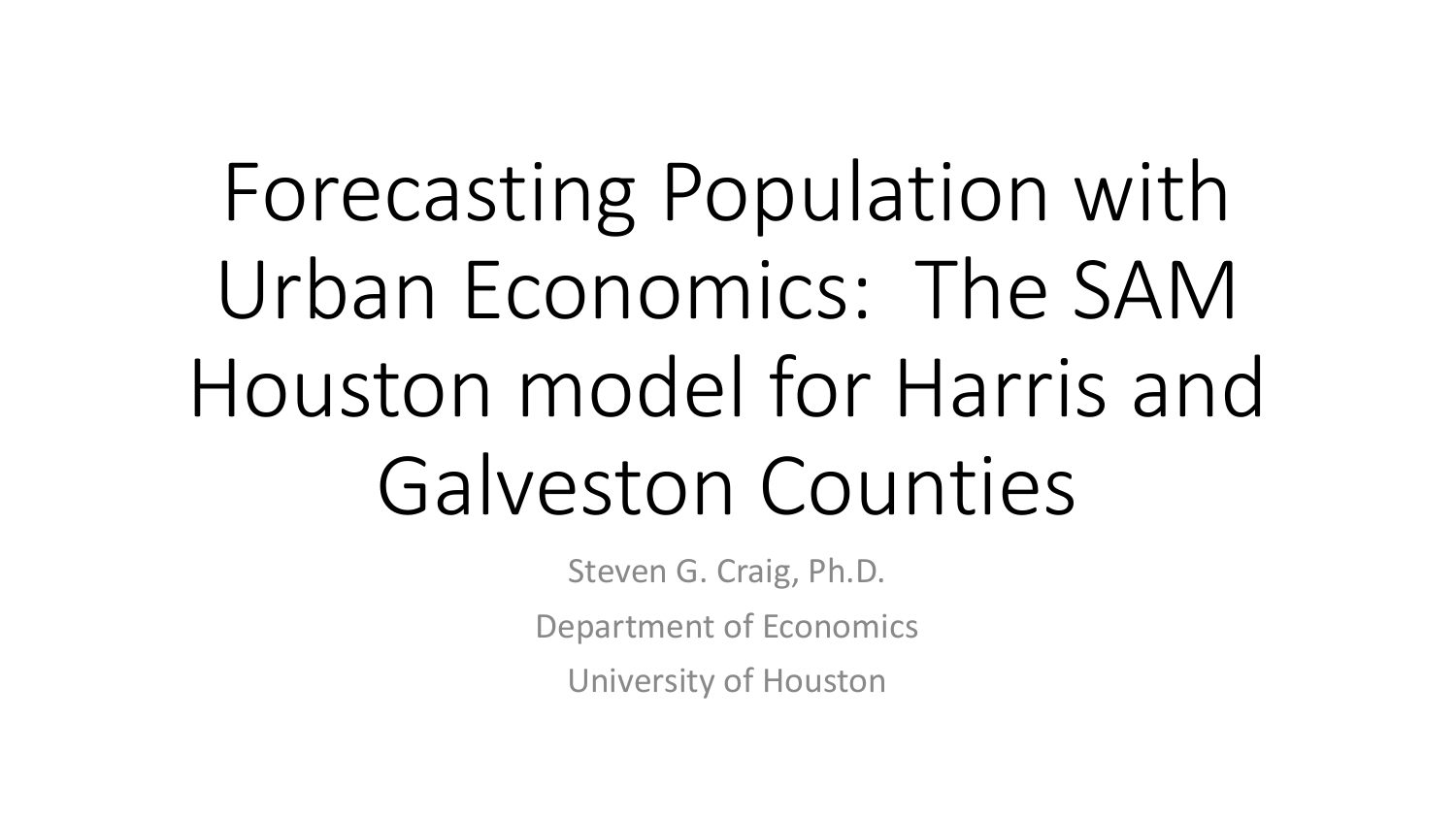## **Objective**

- Develop a Long Run Forecasting Model that allocates population across the metro area- out to the year 2100!
- To do so, we use urban economics theory to understand how population is distributed.
- The theory we use is based on employment
	- Maybe Houston specific- we are here in Houston because of work, not great weather and beautiful mountains!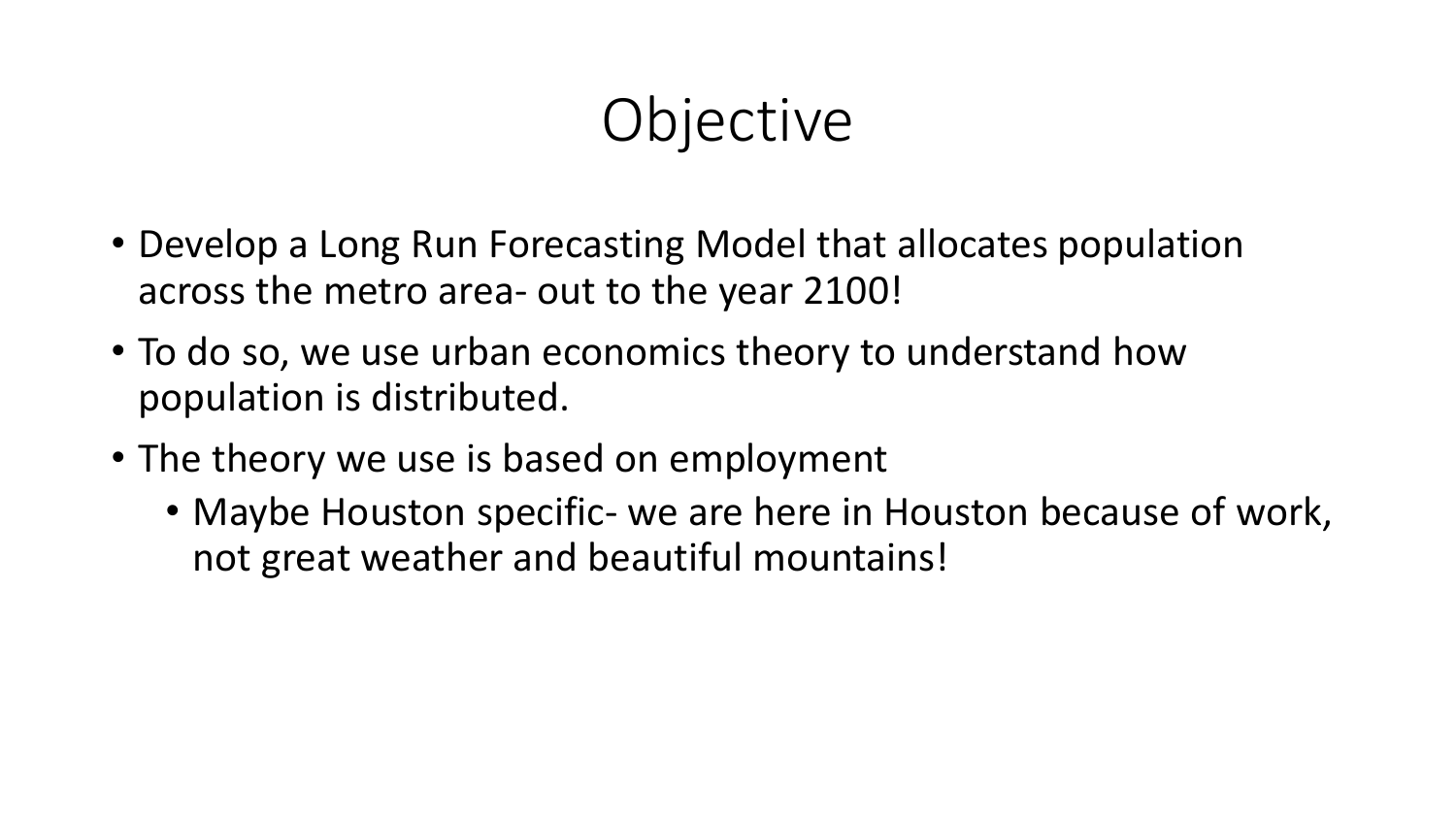Our Forecast Depends on Census Data: Using Census Tracts as the Unit of Geography

- Census Blocks only to convert between years
- One interesting fact: The ACS is supposed to be improved, and be useful at the tract level
- We did some general analysis of the ACS data, and it looked pretty good initially. We used ACS 2019 to assess our 2010 forecasts
- When the 2020 Census data came out, my assistant said to me: "Boy, your 2010 forecasts look a lot better!"
- The ACS has not been good on migration, and apparently it still is not-
	- Although the census tract allocations of their bad forecasts seems decent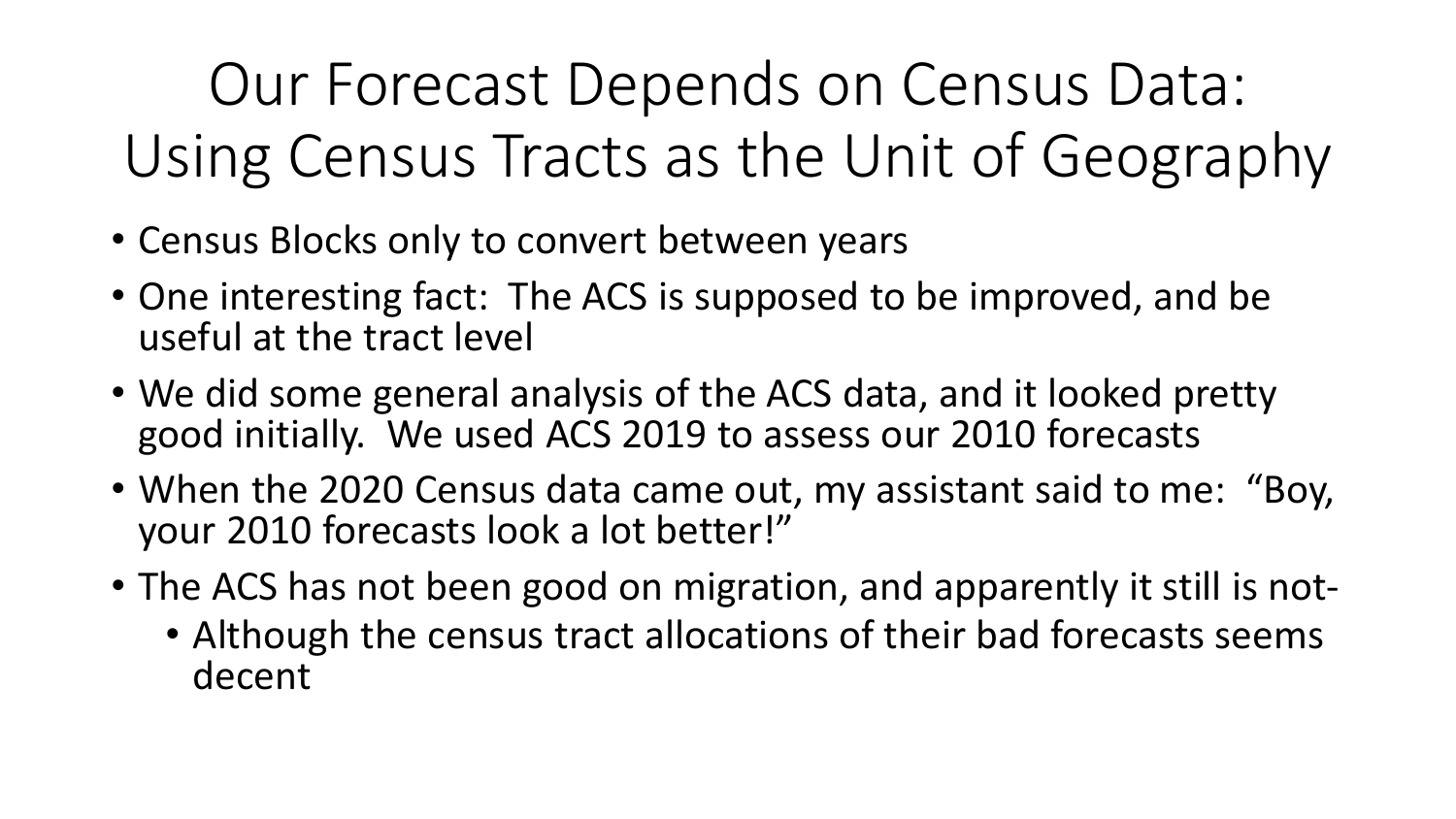# Urban Economics: How Employment Shapes a City—Especially Ours

- The basic structure is that employers want to locate together
- Because of "Agglomeration Economies"
- That is, firm profits are higher when firms locate near each other
	- Due to access to employees
	- Access to customers- other firms and local labor
	- Transfer of technology (people talk)
	- Concentration of infrastructure- and many other possibilities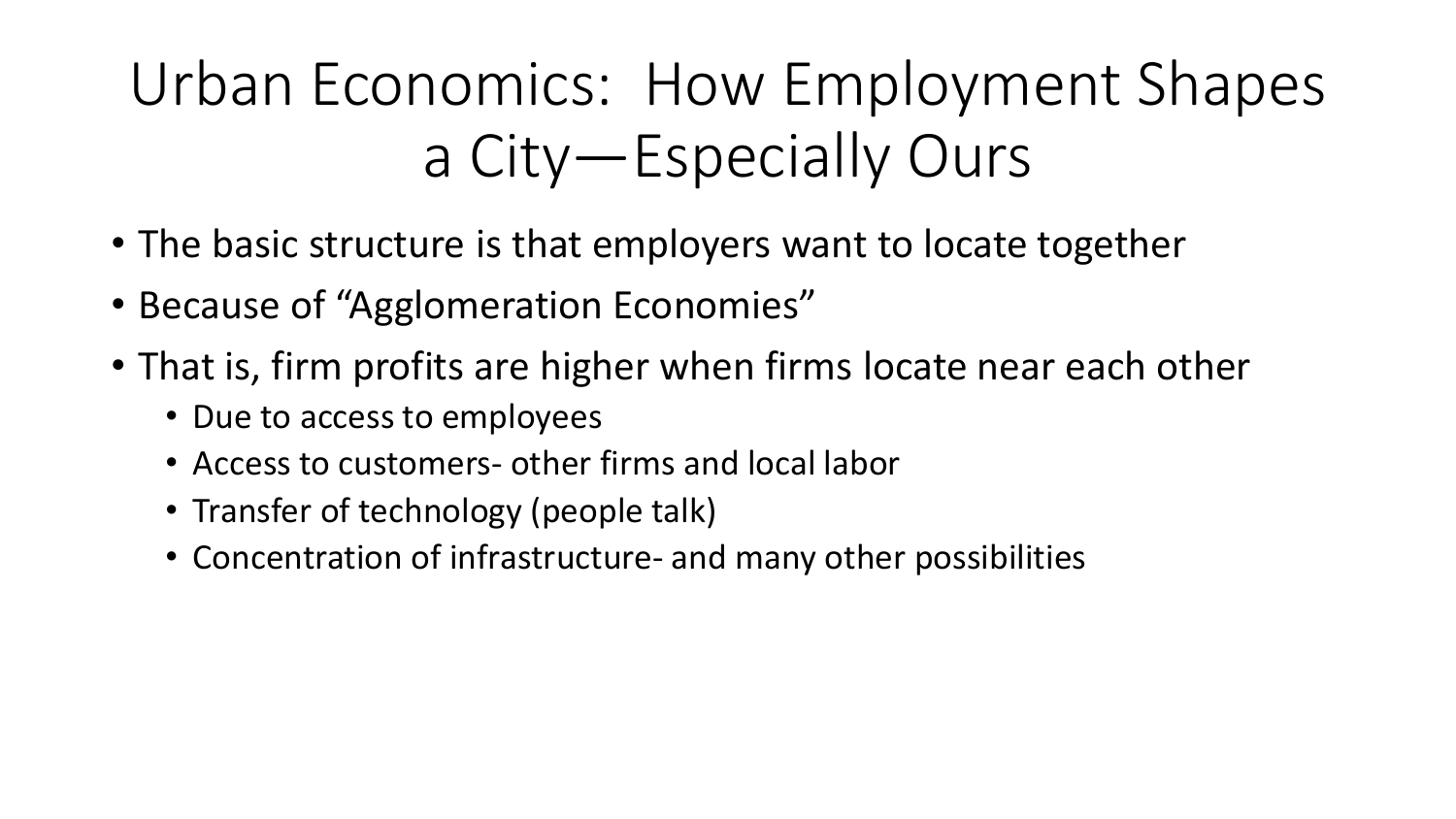## Effect of Agglomeration on People

- Because firms have demand to locate together, they bid up land prices
- So theoretically, all firms would locate downtown
- And people would want to be near firms, to keep their commuting costs down
- Thus land farther from downtown, or "central business district," would be cheaper than land close to the CBD
- Result is called a "density function": It describes the relationship between distance to the CBD and population density as: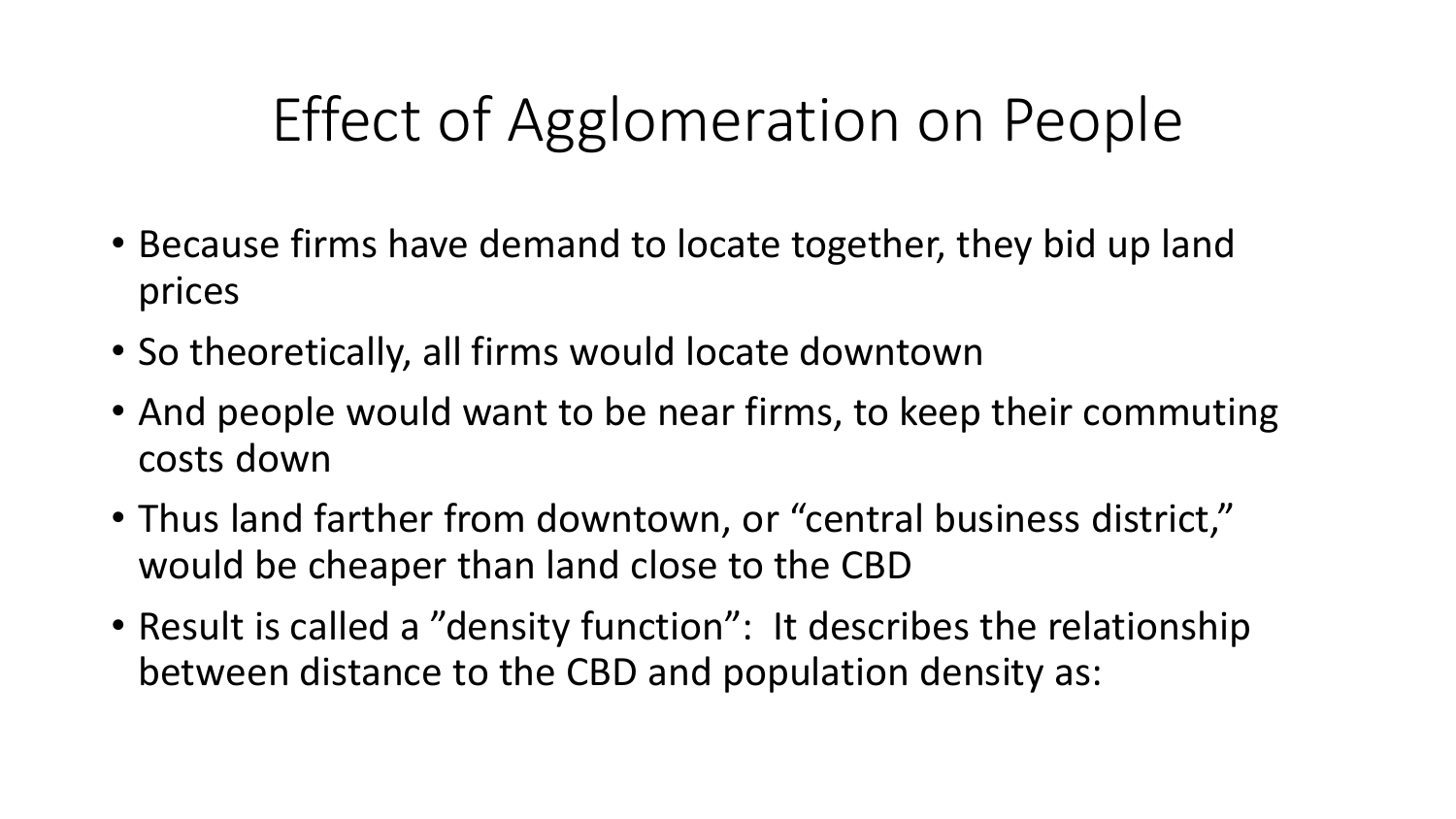## Houston Linear Density Function: Land Density Falls as Land Prices Fall

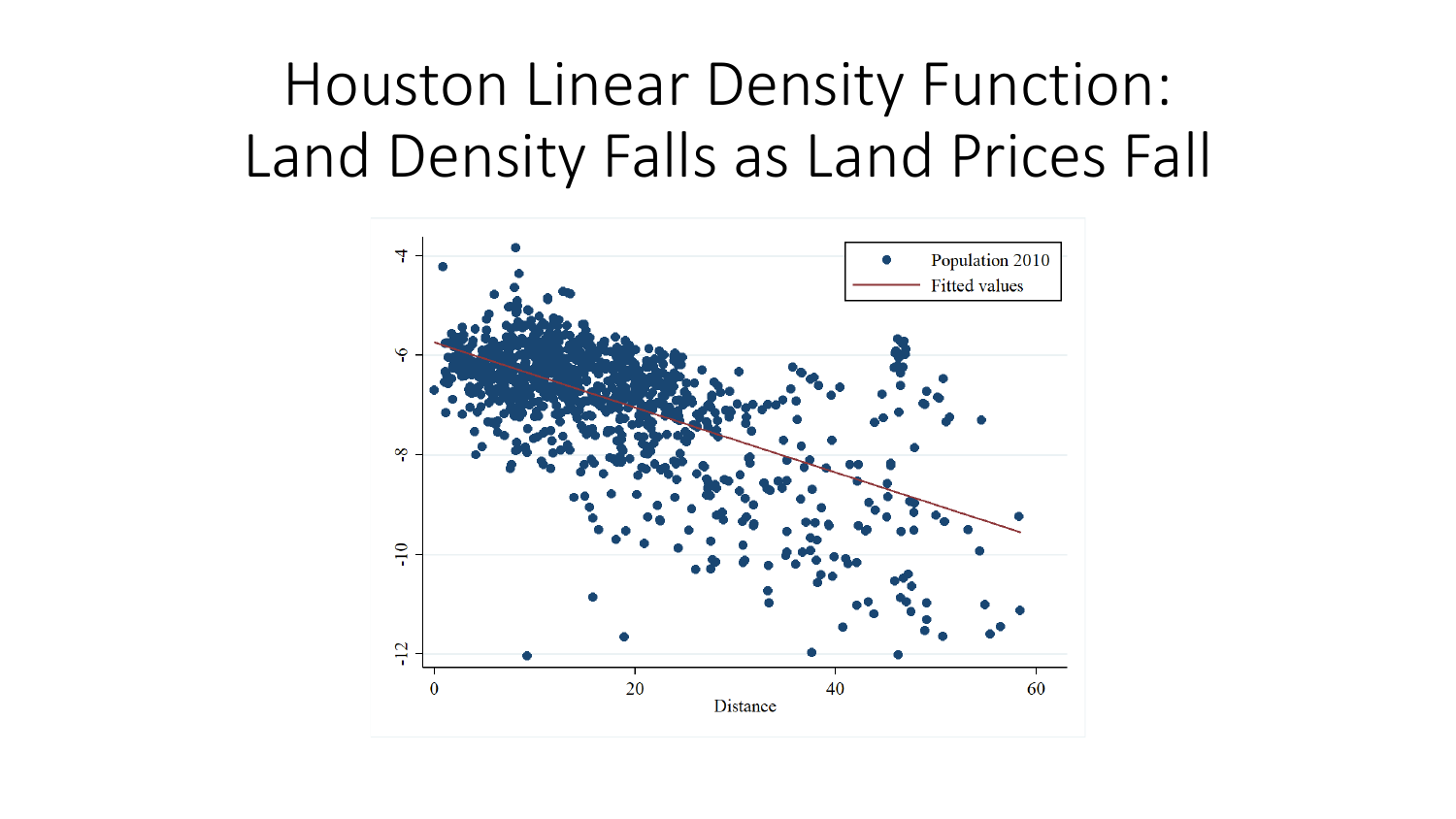#### Response to Demand for Location in the CBD

- Congestion in the CBD- which raises costs
- So the market response has been to create employment sub-centers
	- Galleria, Medical Center, Energy Corridor, Clear Lake, up to 16.
- Not industry concentrations. We find subcenters generally mirror downtown (vs. real estate names!)
- On average, employment is still closer to downtown than are residents- so most commuting is inward
- That is, residents only commute outward for personal circumstances
- The resulting density function for residents is therefore altered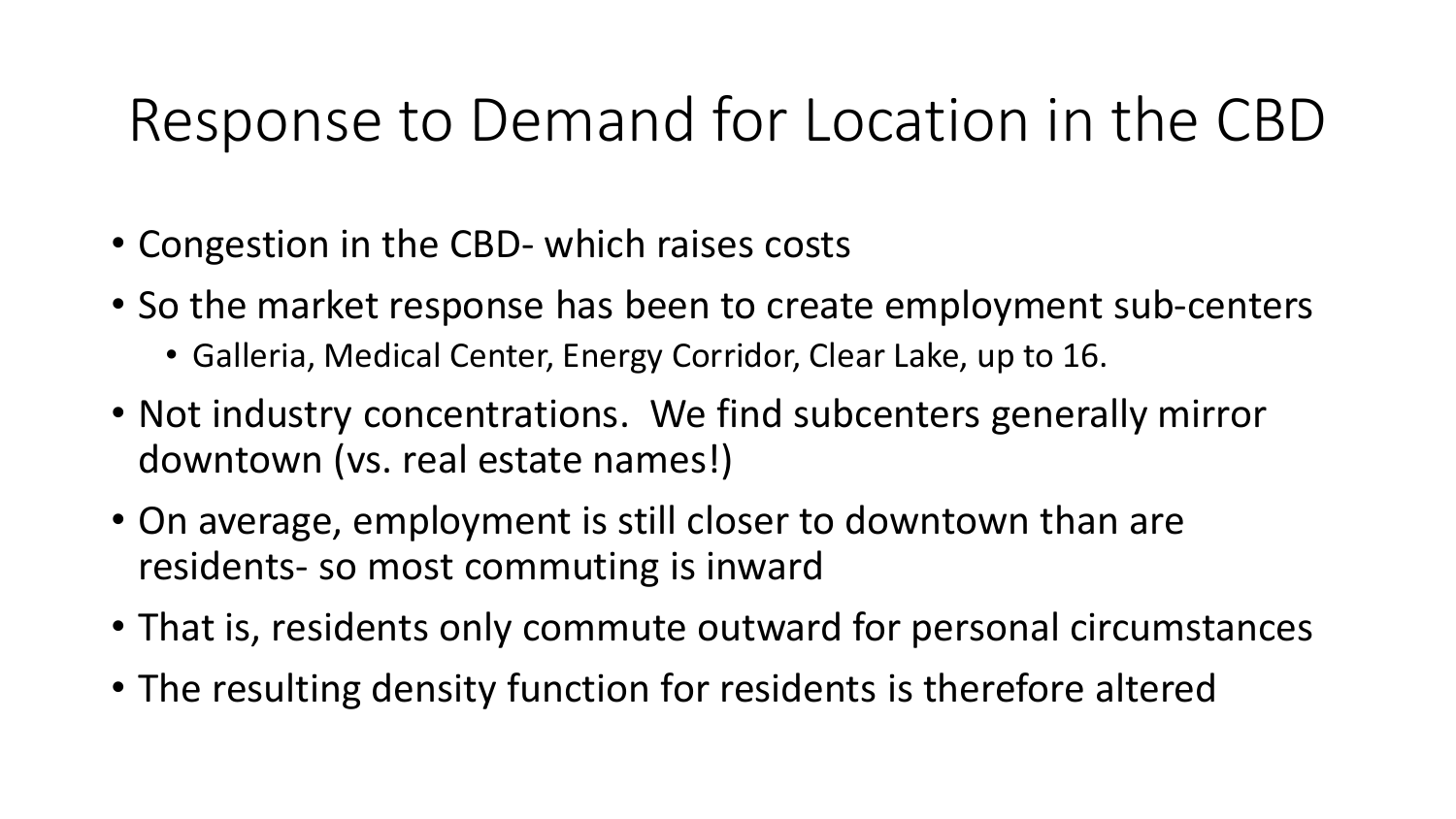#### The Cubic Spline Density Function

- In Houston, we have had some success at summarizing the resulting location of our employment subcenters
- We estimate a cubic spline function, which shows Houston's shape
	- This is simply a generalization, think of each point on the graph as being a concentric circle around the CBD
- The "low" points of residential density suggest that is where employment concentrations outside of downtown occur- or
- Employment Subcenters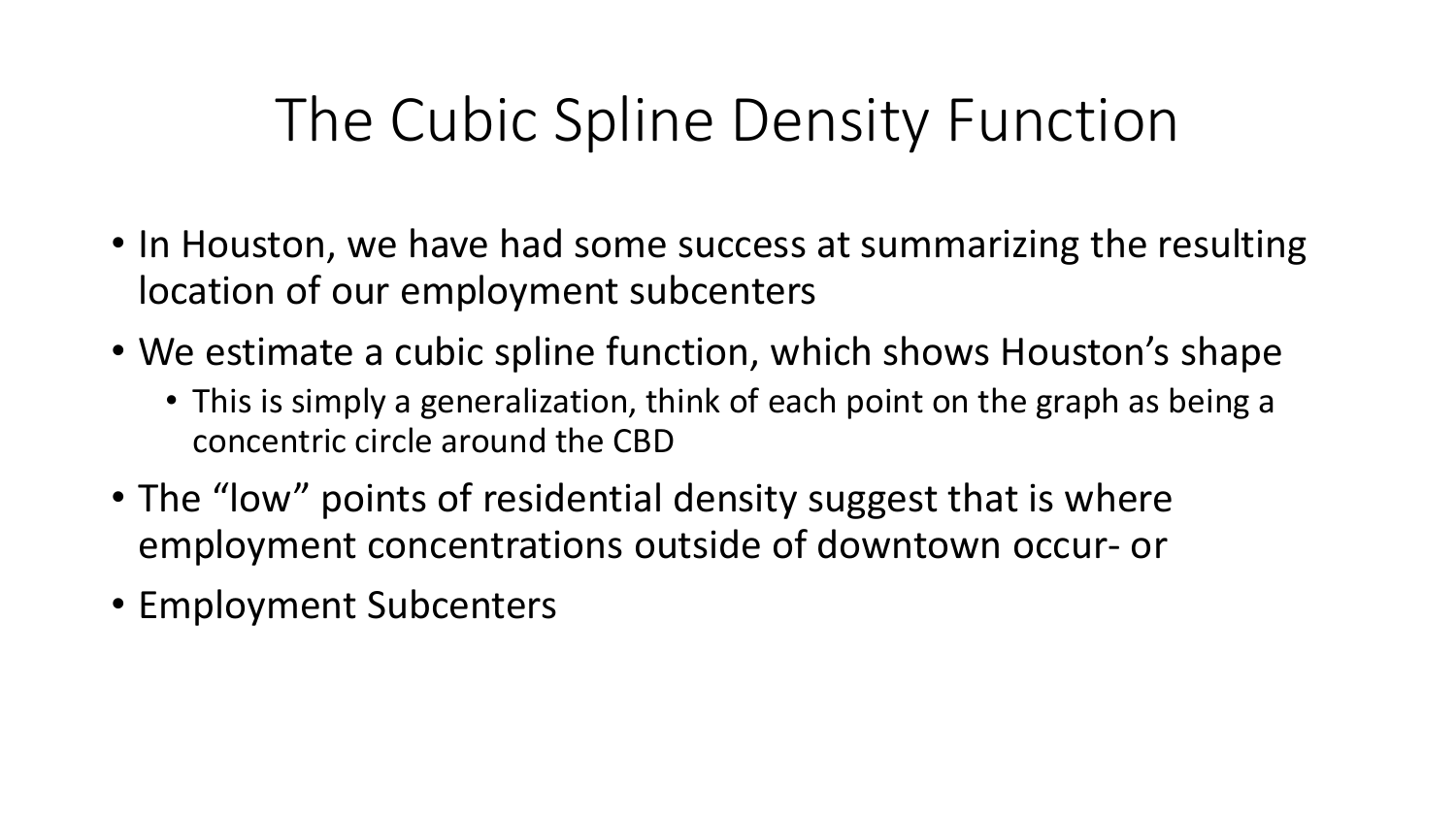Cubic Spline Density Function Employment Subcenters at "local nadirs" Think about concentric circles around CBD

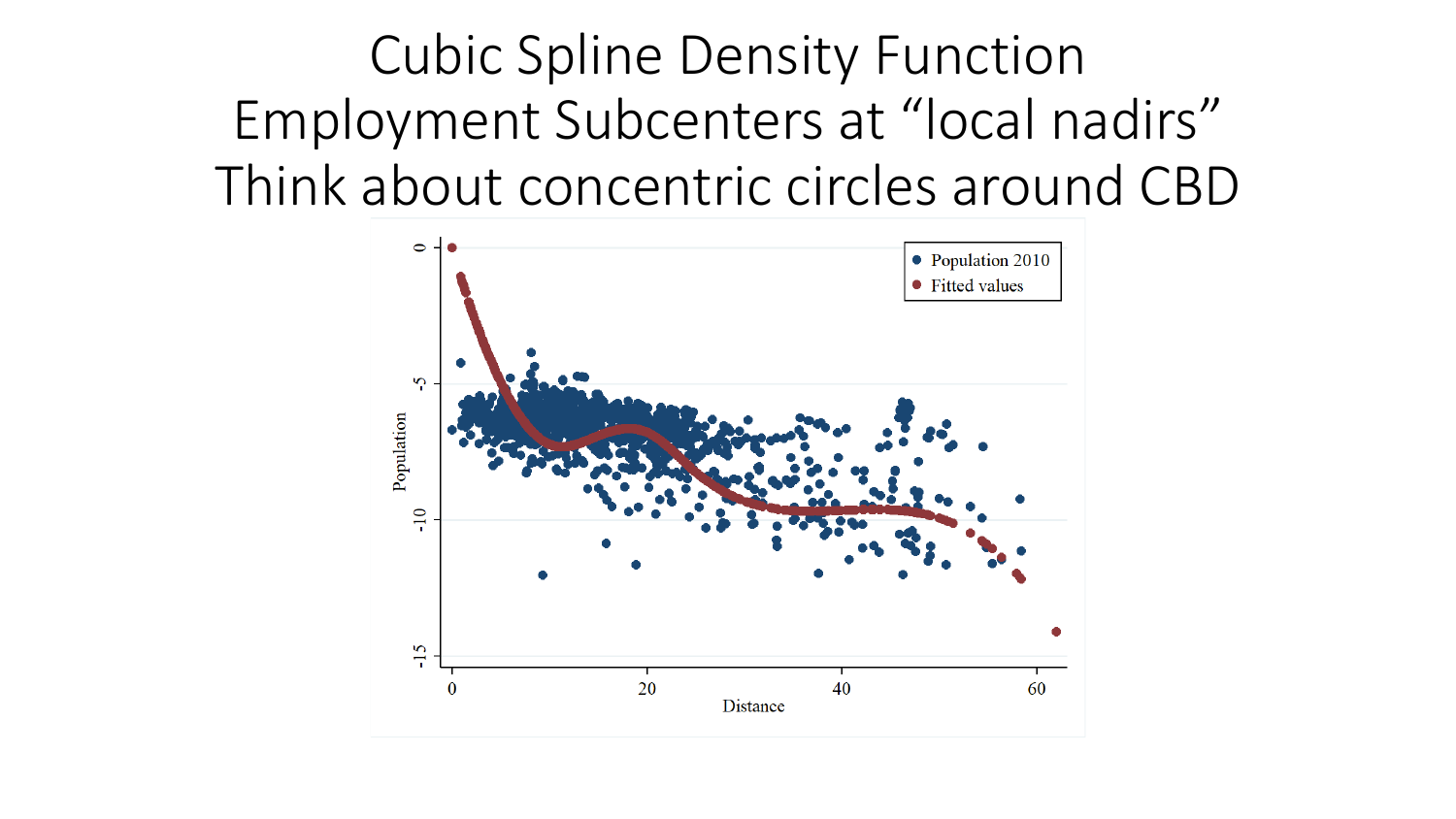#### Employment Subcenters

- We have done some academic work on employment subcenters, and how they affect the shape of the urban economy
- Subcenters are pervasive in cities across the US- and even the world
- Of course their location depends on local topography
- But also on the built infrastructure- like highways
- We have also found that their location is important for determining where Houston residents live
	- If one person works Downtown, and the other in the Galleria, then between them is superior to a Clear Lake location! And vice versa if the other person works in Clear Lake instead of the Galleria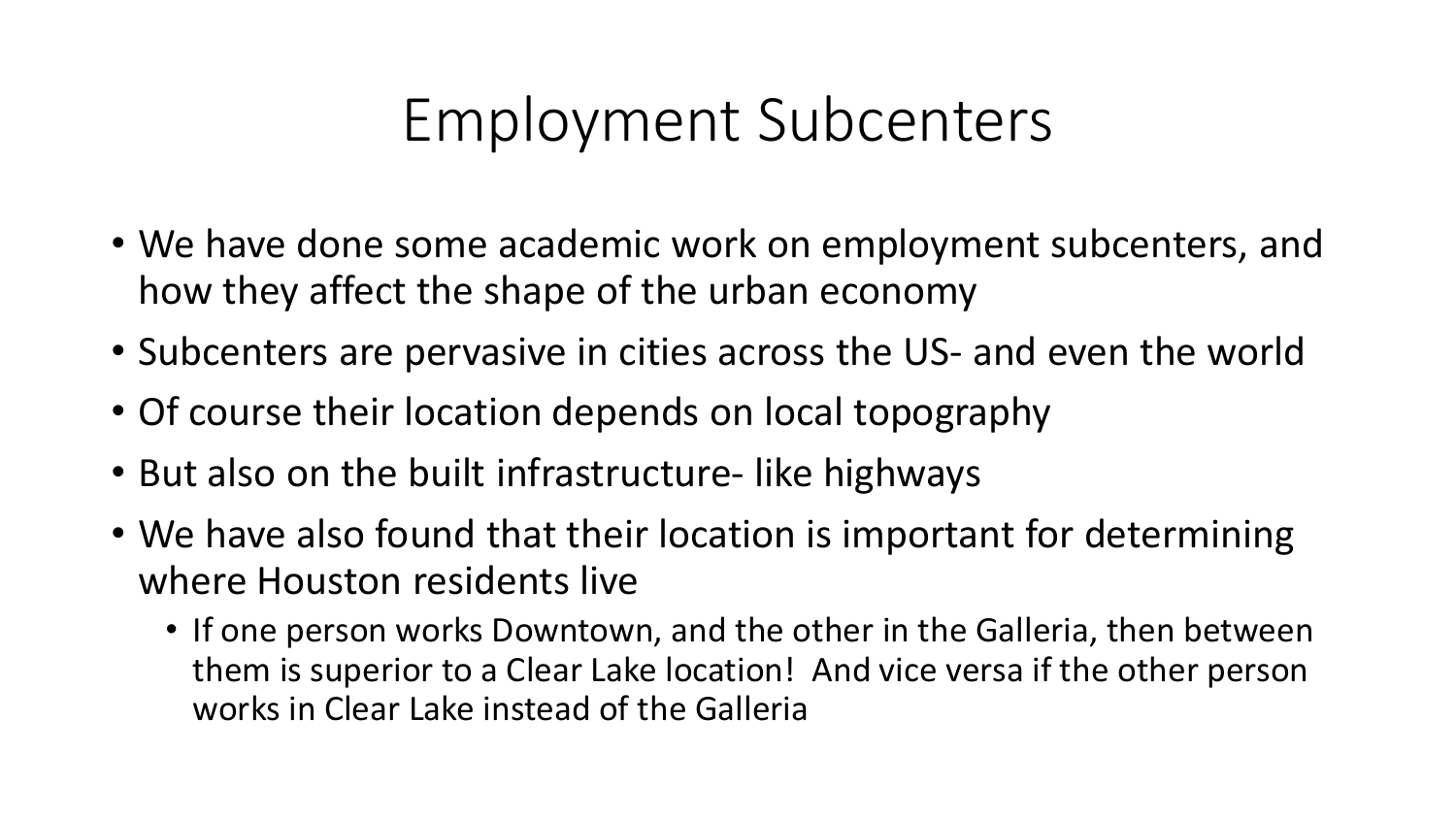# Academic Qualifiers on Employment Subcenters

- There is not an agreed upon definition
- Everyone agrees the definition should include their size in terms of total employment, or share- especially conditional on distance from the CBD
- The more controversial part is whether the definition should be required to have influence on surrounding areas
	- We have published work which supports this view- and we utilize this definition to inform our forecasts
	- Which implies people are willing to pay to be closer to the subcenter, holding constant distance to the CBD
	- And as a result, the subcenters have varied influences on each other-<br>although we don't yet incorporate this in our forecasts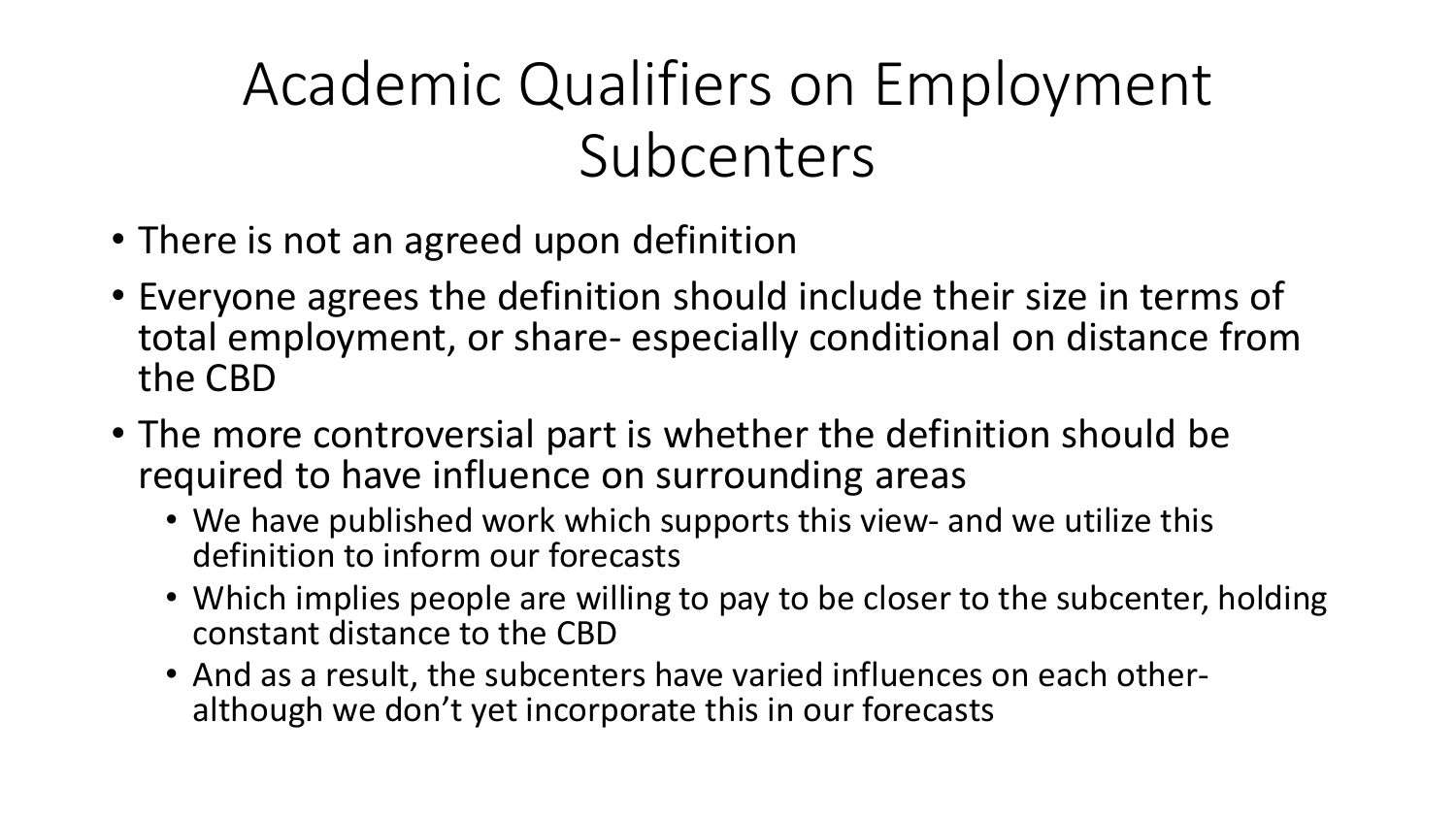## Forecast is Based on Rotation of Density Functions

- The next question is how to develop a forecast. Over time, the density function for the city rotates outward as total population grows
	- Pivot around the point at the CBD (zero distance)
- Downtown residential density in Houston has been affected by City of Houston subsidy to residential construction
	- Unimportant for overall economic shape
- The close-in areas develop by in-fill, and redevelopment
- Overall, the city grows faster in the outlying areas
	- Land is cheaper
	- No demolition is required
- This makes the city expand its boundaries as transportation improves, and the density function becomes flatter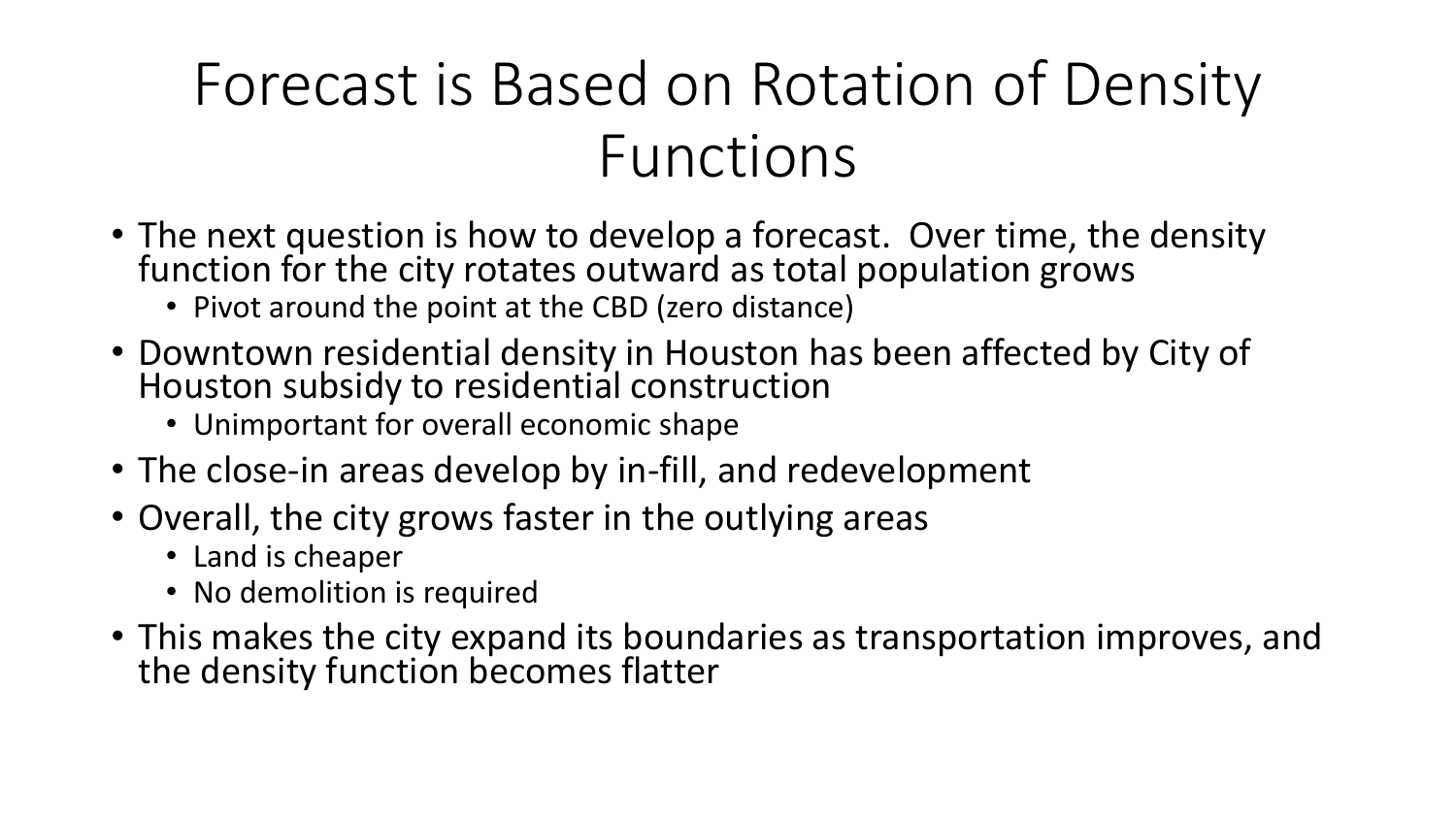#### Forecasting Statistical Module

- We use Census data from 1970-2020, and statistically estimate the density functions each decade to understand how they have rotated over time
- Based on the resulting pattern, we forecast how the density function will rotate in the future
- The advantage of this process is greater accuracy
- Forecasts more rapid development in areas farther from the CBD
	- And the employment subcenter location suggests where growth is most rapid along the radii projecting from the CBD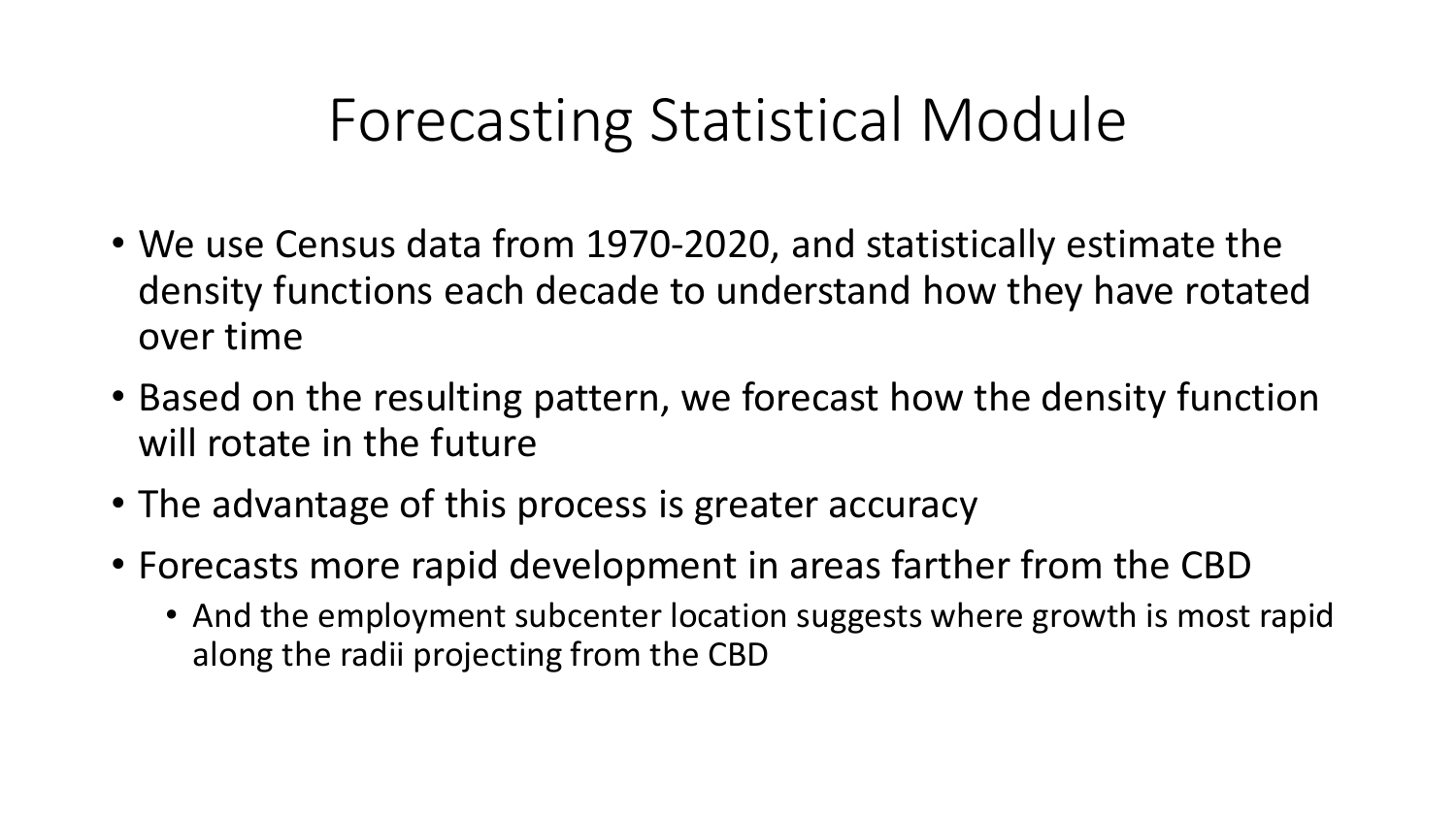#### Forecasting Land Use Module

- As you all know, history matters. In Economics, we call it fixed costs
- Parks, large facilities, and other locally-specific land uses impact population at the Census tract level
- The second part of our analysis develops what we call the Land Use Module
- We essentially convert the statistical forecasts into percent change, to be sensitive to the current land uses
- And sensitive to the control totals for each County (generated separately)
- Then we examine the potential forecast with respect to the vacant land available, using area specific residential densities
- If there is insufficient land to hold both the employment and population forecast, we use an algorithm to push people around to where there is available vacant land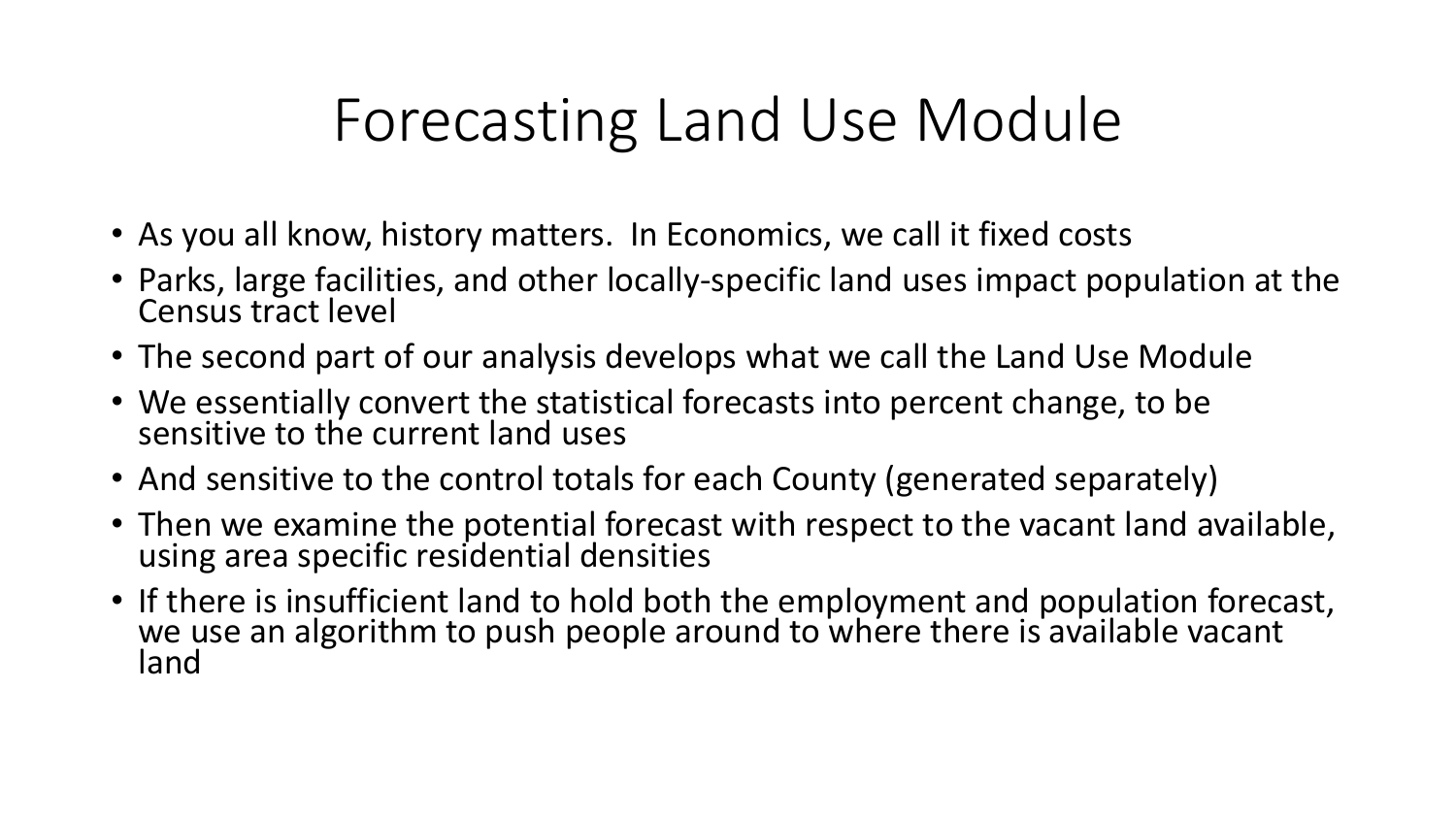## Land Use Module, (cont)

- The information from the urban economics focus is important for suggesting alternative locations
- Specifically, to be sensitive to price, people will be about equi-distant from the CBD
	- Which is telling you that distance to the CBD is still most important everywhere
	- But, we find distance to the Galleria is also widely important
	- Other employment subcenters have much smaller areas of influence
- And to be sensitive to the employment center locations, they will want to be near the appropriate radii.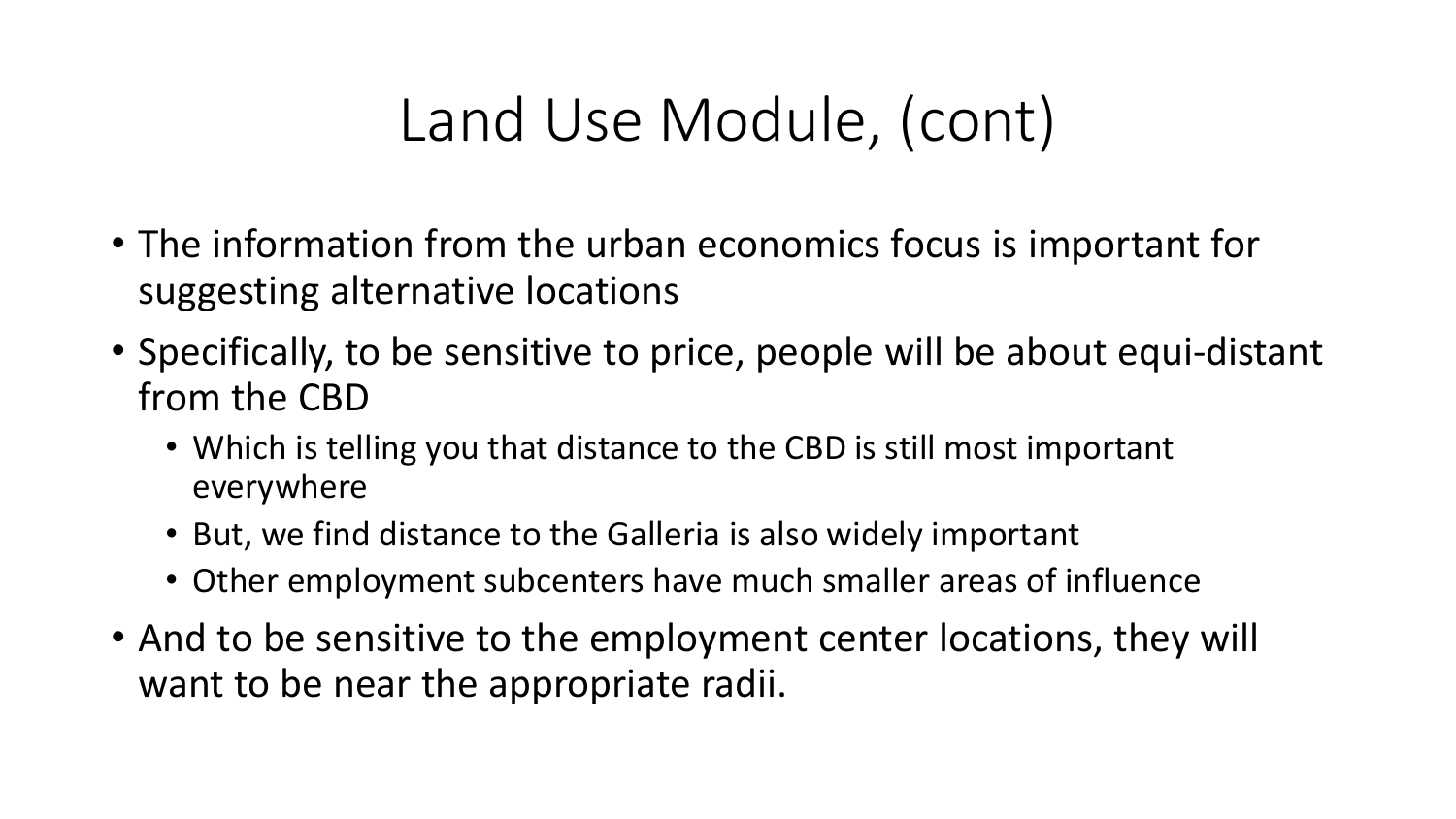## Long Range Forecasting

- Our process assumes the basic structure of the city stays about the same over time
- I mentioned that we were asked to forecast out to the year 2100
- Will the city economic structure stay the same this entire century?
- Simple answer, No.
- Why? 3 Parts
	- 1. Drop in demand for petroleum exploration
	- 2. Transportation Demand will Fall- batteries are made elsewhere
	- 3. Sea Level Rise, plus storms become more frequent and more severe
		- Though this impact depends crucially on public policy on infrastructure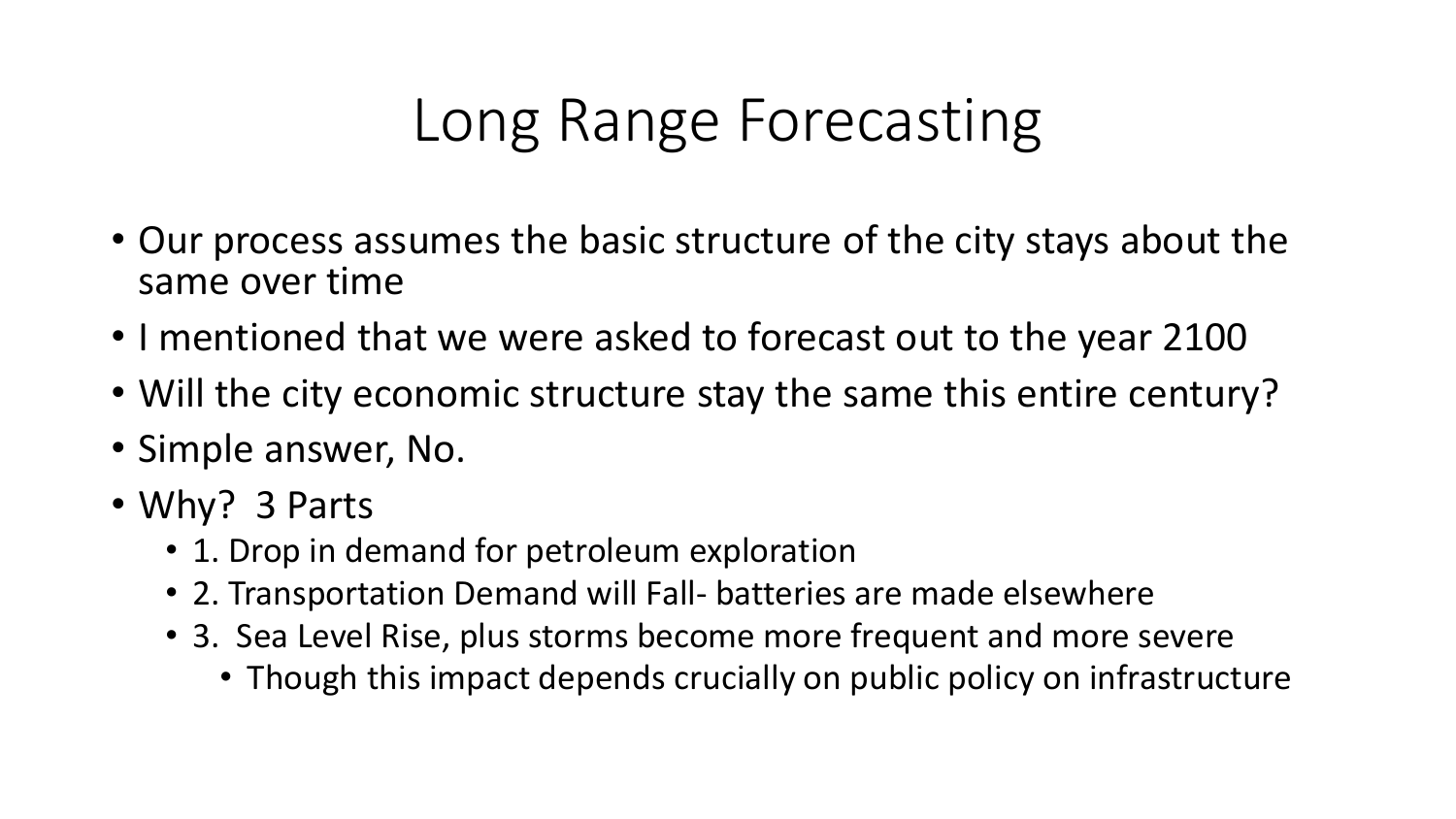# Changes to Economic Structure: Reduction from Petroleum

- Part I of 3 part answer:
	- Manufacturing on the East Side, and traffic at the Port of Houston, are largely driven by the petroleum industry
	- Especially exploration- drilling equipment, pipe (where Houston supplies the world)
	- And oil exploration is going to decline, probably by a lot
- We don't seem to have another major "export" industry waiting in the "wings"
	- Export industries import wealth into the City
- And the alternative energy industries are not front and center here
- Public Policy: New Industrial Development
	- Both U of H and Rice are pushing on this front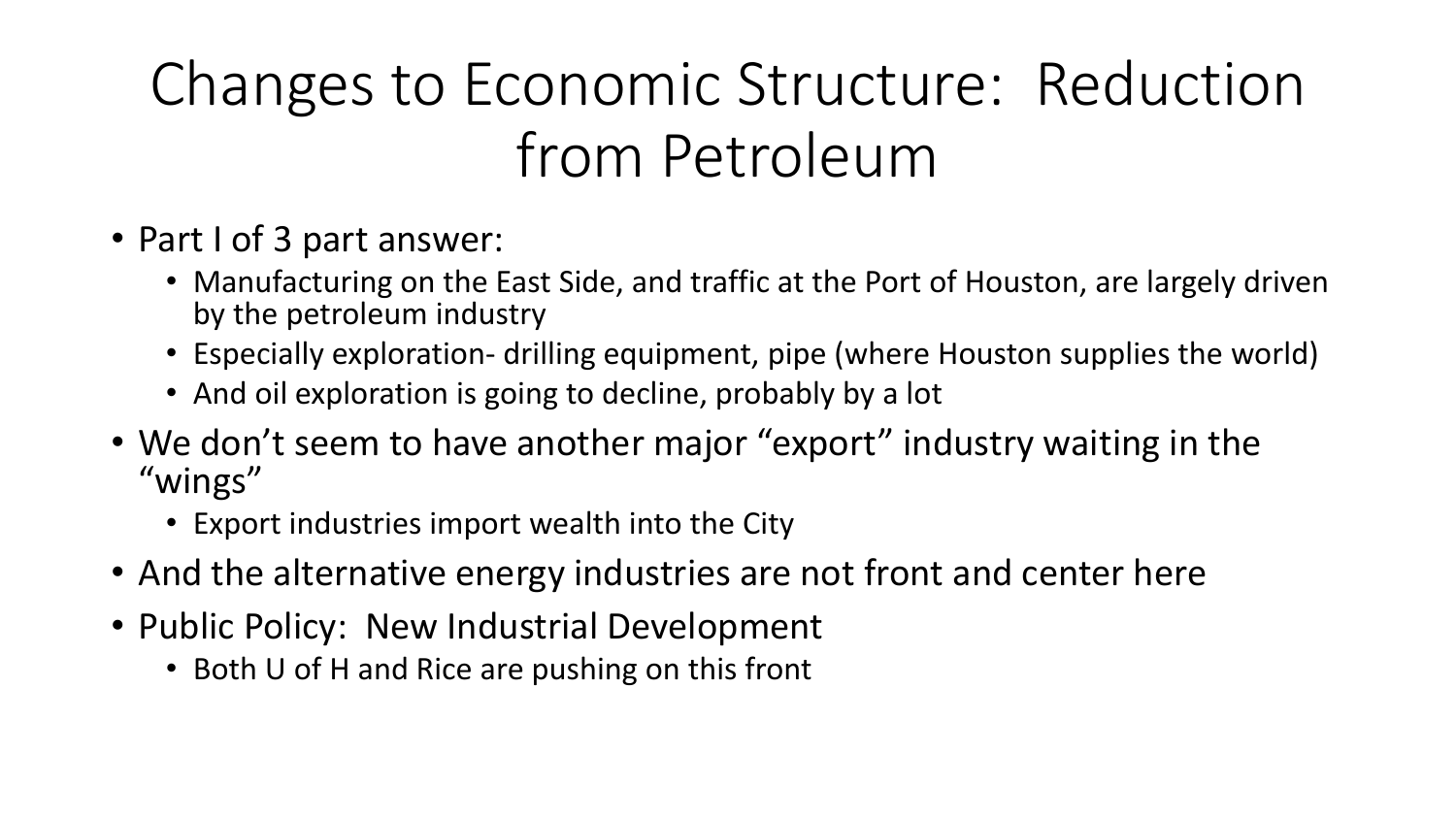## Long Range Structure: What Powers Transportation?

- Part II of why the economic structure of Houston will change
- Transportation uses about 70% of total worldwide petroleum production
	- The aggregate investment by auto manufacturers in battery technology is staggering; easily \$200 Billion this decade alone
	- And you can already see the large number of Electric models coming out
- So even if global warming doesn't happen (it is), cars will be electric
- Doesn't mean petroleum demand goes to zero, but drastically reduced, and heading smaller over time
- And, batteries don't get made here in Houston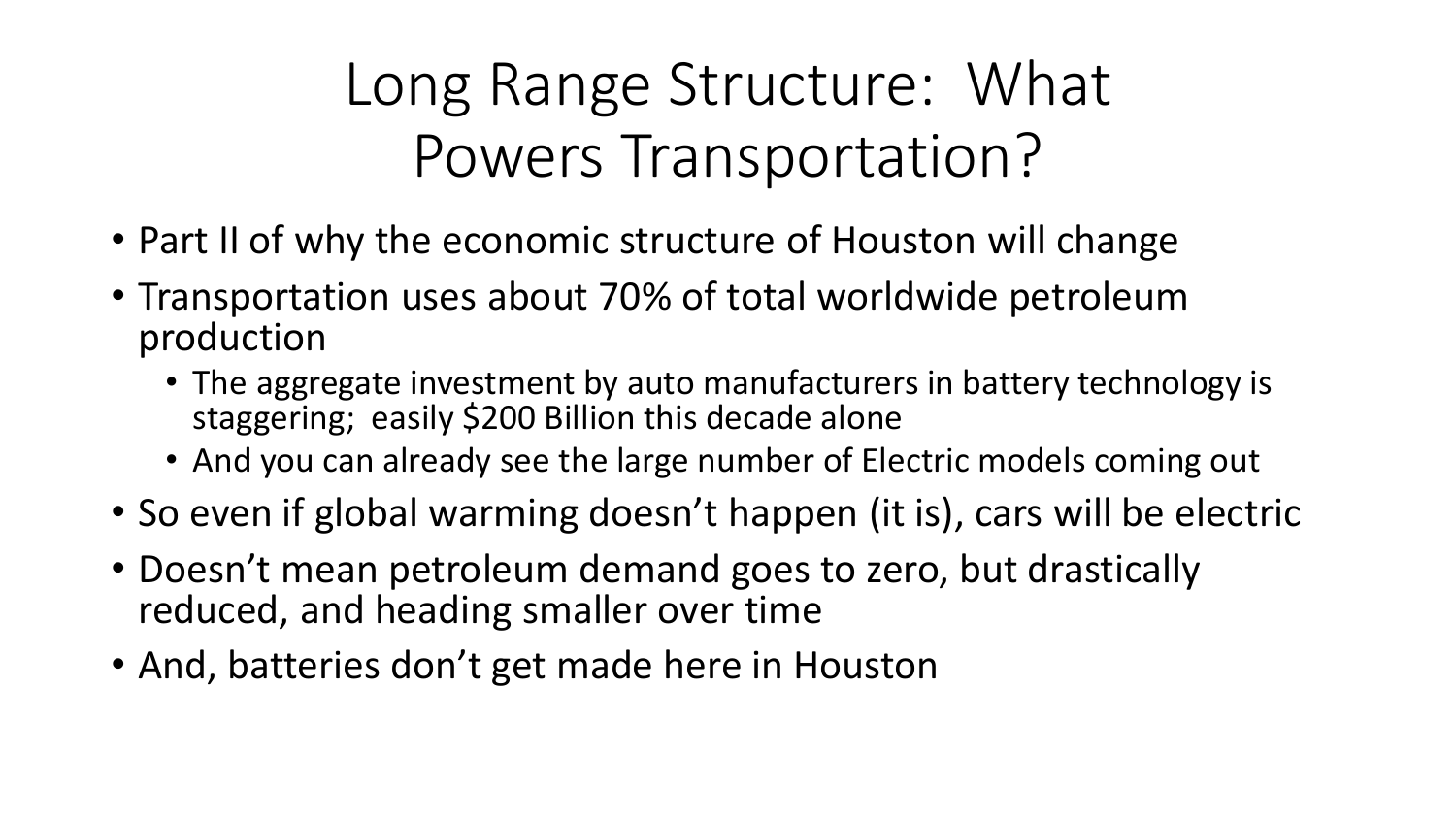Part III of Long Run Change: Climate and Sea Level Rise

- Concern over Emissions will reduce demand for Petroleum
- And like batteries, we have not developed responses in our local economy
- More pertinent for our model are:
	- Floodplains will become more important- either for damage (ex post), or for prevention infrastructure (ex ante)- but still costs rise
	- Also increase in demand for emergency management infrastructure- flood control- and potentially local costs
	- Both of which will influence location of Population
- Flood Control and other Emergency Management polices matter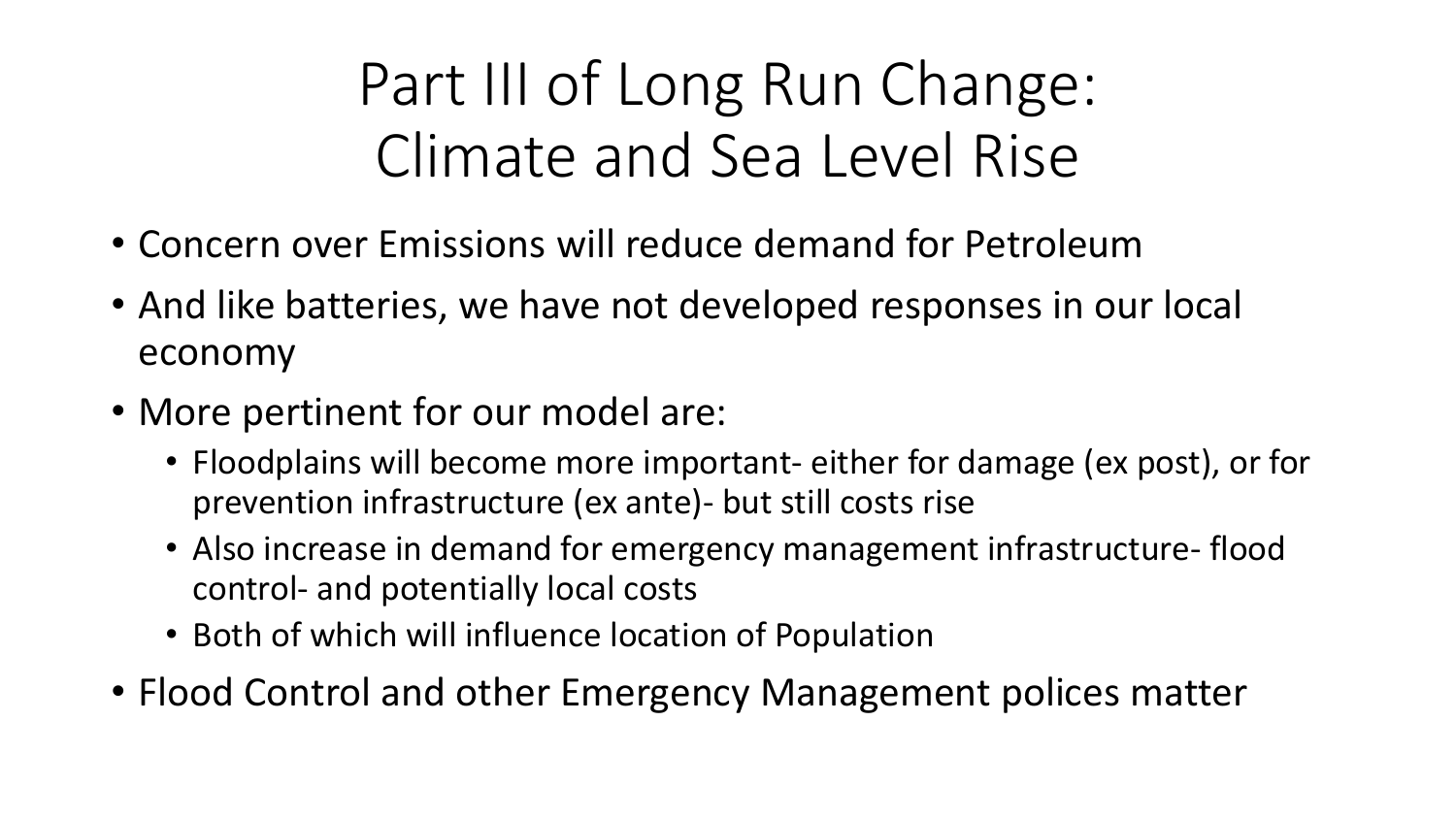#### Impacts of Potential Economic Decline

- We studied several post-industrial cities in the US
	- Pittsburgh, Cleveland (OH), St. Louis, Birmingham
- And found the central city/central county of these metro areas declined in population over several decades
- Surprisingly to us, suburbs experienced continued (slower) growth
- We applied this pattern to post 2050 Houston. The central area is virtually constant, but the suburbs continue to grow
- This suggests to us a public policy problem with central cities being resilient- a subject of our continuing research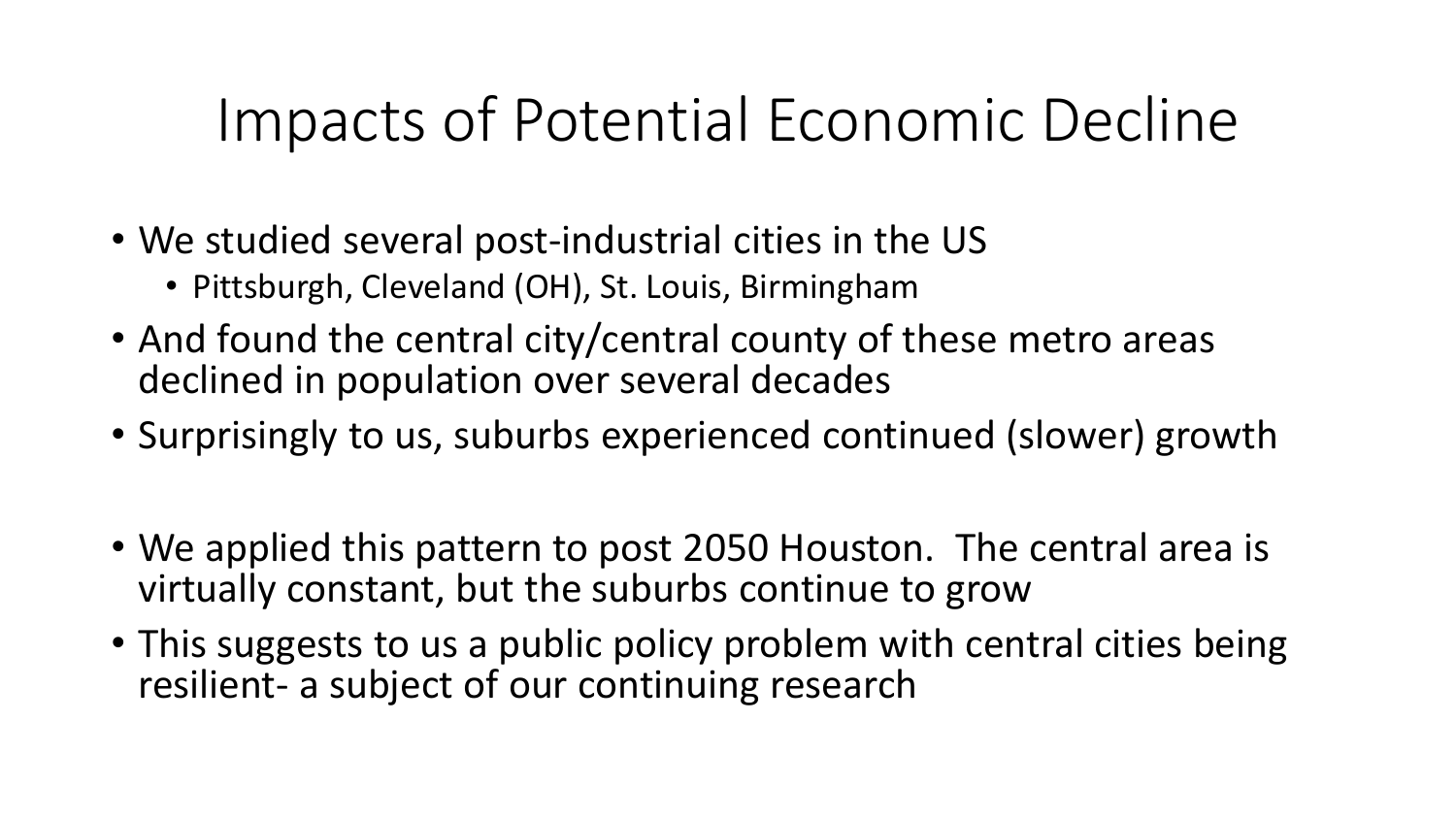## Policy Impacts on Houston's Future

- All of this environmental and economic stress will influence location
- The SAM-Houston model tries to incorporate the stress in two ways
	- Additionally to the flat-interior-growing-suburbs pattern above
- Floodplains
	- Using current data, people try to avoid 100 year Floodplains
	- Surprisingly, 500 year floodplains are attractive
	- We think this is reflecting relative value
	- So our model allows the area in the 100 year floodplain to expand over time, while the area in the 500 year floodplain decreases.
	- This is just a swap, we didn't add new areas to the floodplain
		- although that would be a useful innovation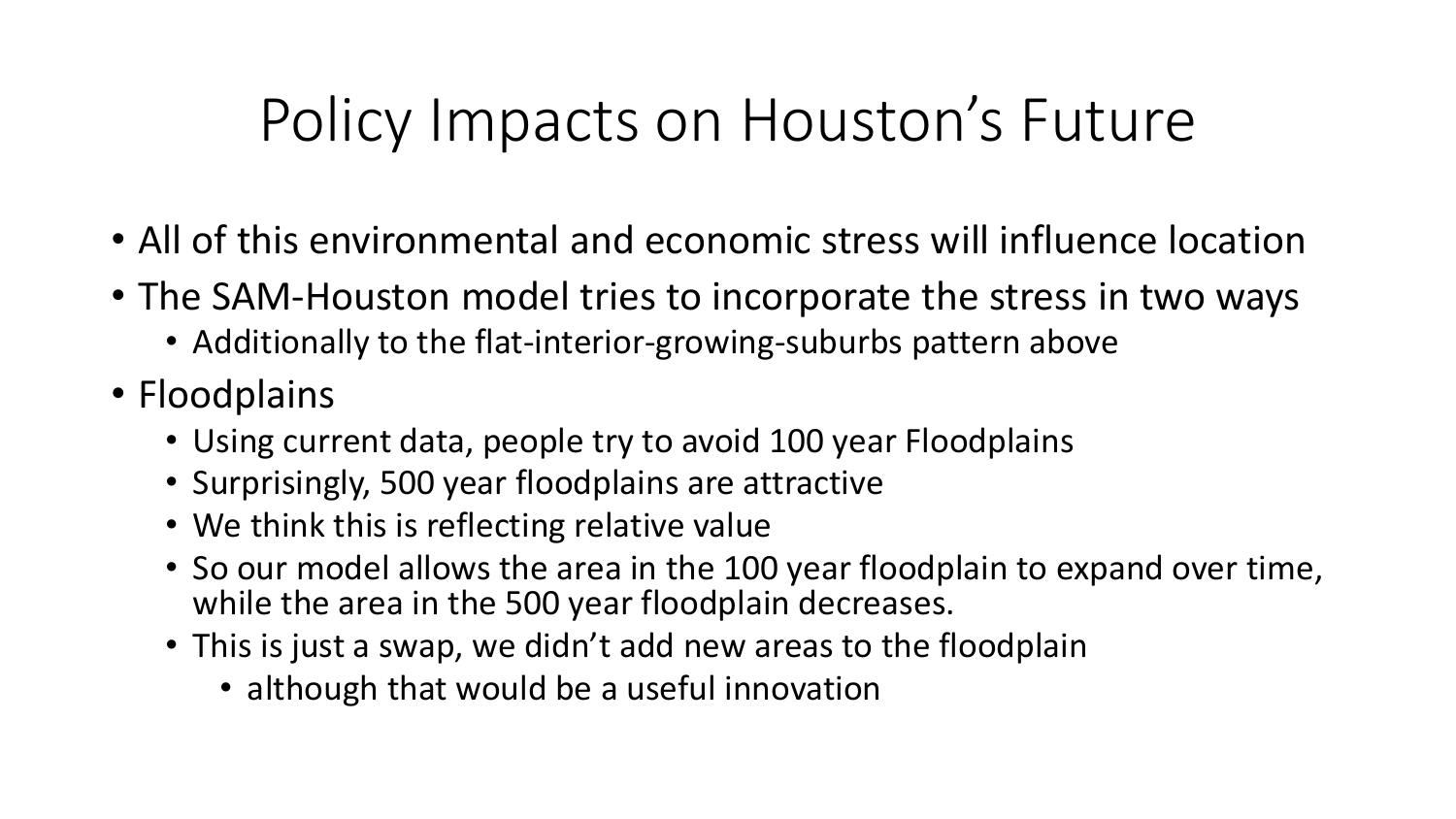#### Long Run Accommodations

- Our second step for climate accommodation is that Brazoria County opted out of the newly created Coastal Protection District
- =Brazoria will not be part of the Ike Dike
- No local taxes in Brazoria to pay the local share, but everywhere else
- But, no protection from sea level rise and its consequences in Brazoria
- Thus our model pushed people away from coastal Brazoria
- This accommodation is almost for sure either:
	- Too big (the Ike Dike is much more expensive than forecast)
	- Too small- the Ike Dike works like a charm, and Brazoria has no protection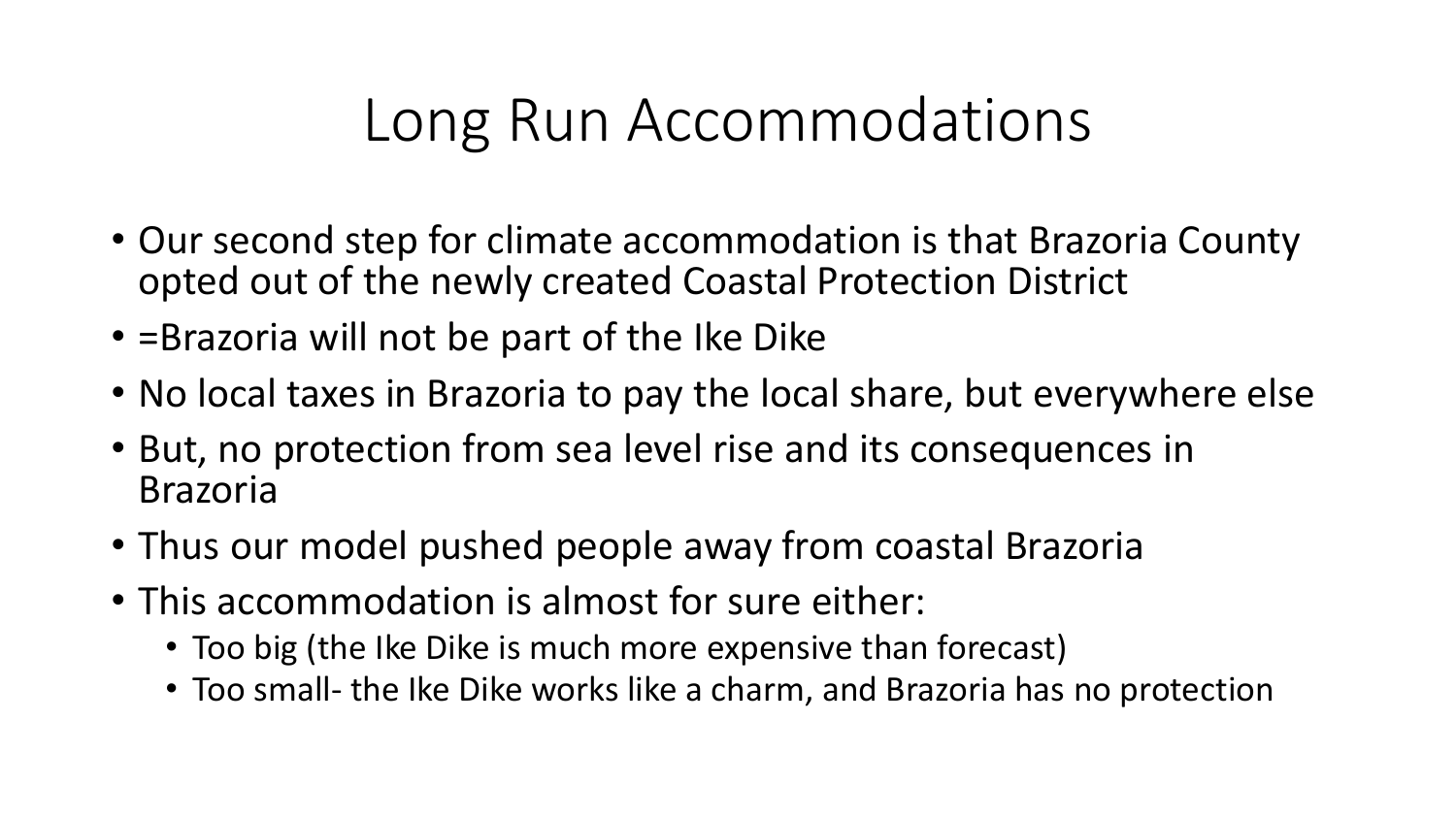#### Summary and Conclusion

- For Forecasting, "You never know what is going to happen next!"
- But, it provides a great opportunity to think about where we are going as a region
- We have some serious long run challenges that are only slowly penetrating the public policy sphere- but the changes are positive
- My other conclusion is that economics is an important additional tool that could be incorporated in growth forecasting more often
	- Especially in situations where the local areas of relative growth are important